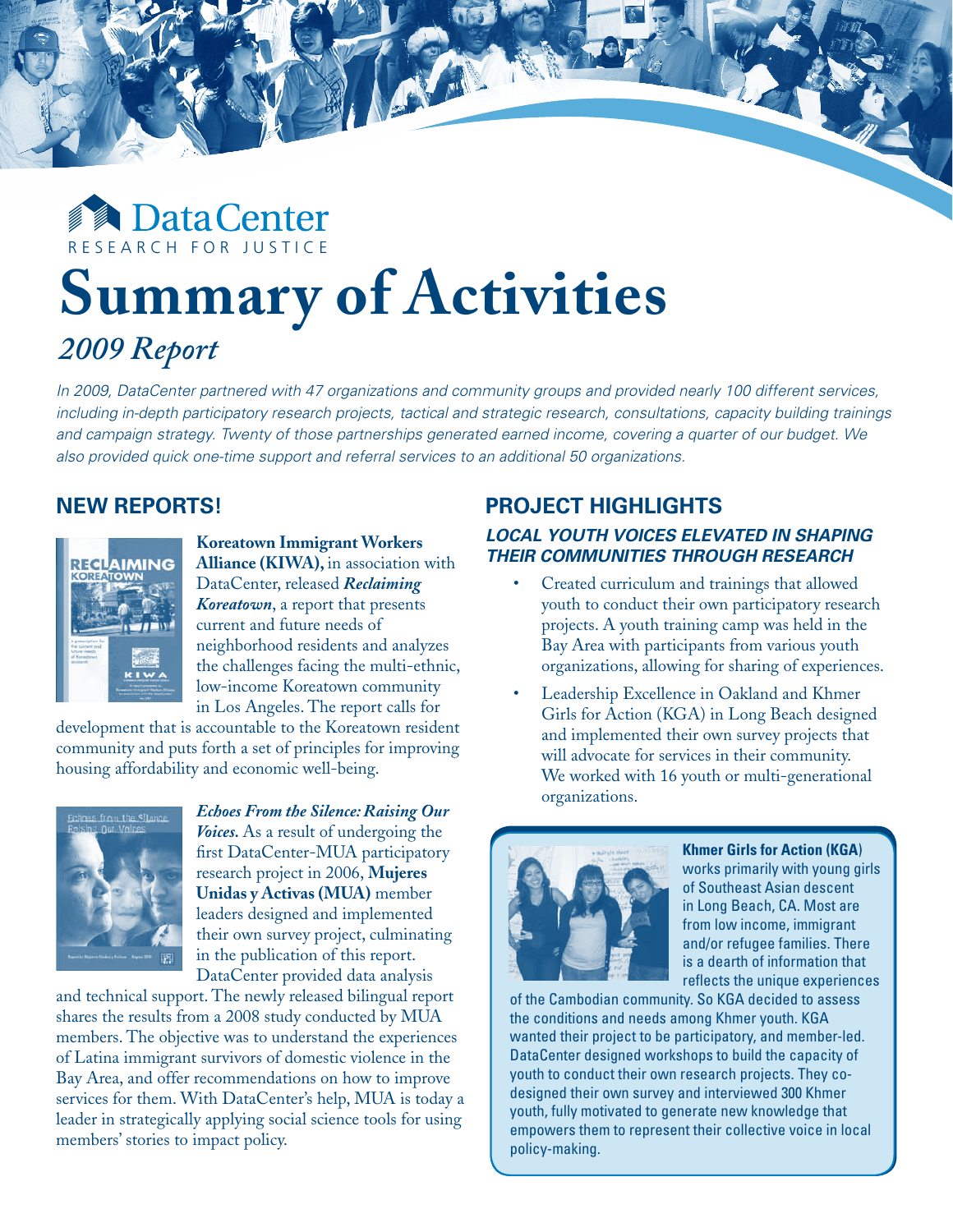## *Building the capacity of Indigenous communities*

- Through research and trainings, supported tribal communities in reclaiming their land and community knowledge.
- Supported the Multicultural Alliance for a Safe Environment (MASE) Coalition, Gila River Indian Community, Colorado River Indian Tribes, Tohono O'odham Community, and Winnemem Wintu Tribe in fighting corporate polluters, documenting their stories, training on research methods and developing an Indigenous Knowledge Project Advisory Board.
- We worked with 14 organizations working with native communities.

## *National Alliances and National Research projects*

- We helped grassroots communities develop national alliances to lead advocacy and organizing on a national level.
- Engaged in numerous multi-year year, multiorganization, multi-site research projects with the Food Chain Workers Alliance, Right to the City Alliance, National Domestic Workers Alliance, Restaurant Opportunities Center United, using a



**DataCenter and Multicultural Alliance for a Safe Environment (MASE) Coalition** partnered in late 2009 to bring 12 young people together for an Indigenous Knowledge

and Research Justice Camp. The 2-day camp was the first step in building a network of young people that can participate in and eventually lead the current uranium battles, offering their skills and talents as politicallyoriented organizers, artists, and performers. One of the most memorable moments from the camp was when participants were asked to draw their life story on a single piece of paper and how uranium mining has impacted their lives. Every participant had a personal story to share on how uranium mining continues to impact our lives from having a family member that used to work in the mines, to seeing old mining equipment abandoned in their communities, to having family members that have gotten sick and passed on from uranium contamination.

—Nadine Padilla, MASE Coalition

range of methodologies to fill in severe data gaps in documenting worker and workplace conditions.

In partnership with the National Organizers Alliance, launched a movement-building research project to assess the impact of the economic crisis on organizing work and elicit innovative strategies and grassroots wisdom for surviving and thriving.

In July, DataCenter joined the **Food Chain Workers Alliance**, a newly formed national, cross-industry alliance of organizations that organize workers along the food chain. We presented a comprehensive corporate and industry power structure analysis of 50 food chain corporations and trade associations.

# **Shared Leadership**

Through a seed grant from Leadership Learning Community, the DataCenter convened a three part series on sharing leadership for social justice non profit organizations in the Bay Area, focused on co-learning and peer support. Subsequently, Miho Kim presented a three year-reflection on Shared Leadership generating a very thought-provoking discussion among the 25 participants in an LLC Brownbag.

Some feedback we received:

*"Thank you for sharing your study/project with us. I was especially moved with your earnest and humble manner, when revealing the learning/growth that you and your organization made. I'm wondering if you would not have been able to make and share those transformations without your willingness to be vulnerable. Thank you."*

*"I'm still inspired by all the work that you have done and the rich experiences of your peers so well-documented. It gave me a lot of insight as someone in the field of organizational effectiveness in philanthropy, and would love to stay in touch."*

The handout materials and PowerPoint presentation are available on our website at www.datacenter.org/ shared-leadership-case-study-datacenter/. A summary of the Brownbag has also been posted on the LLC wiki: *Leadership for a New Era* site in the section on Collective Leadership.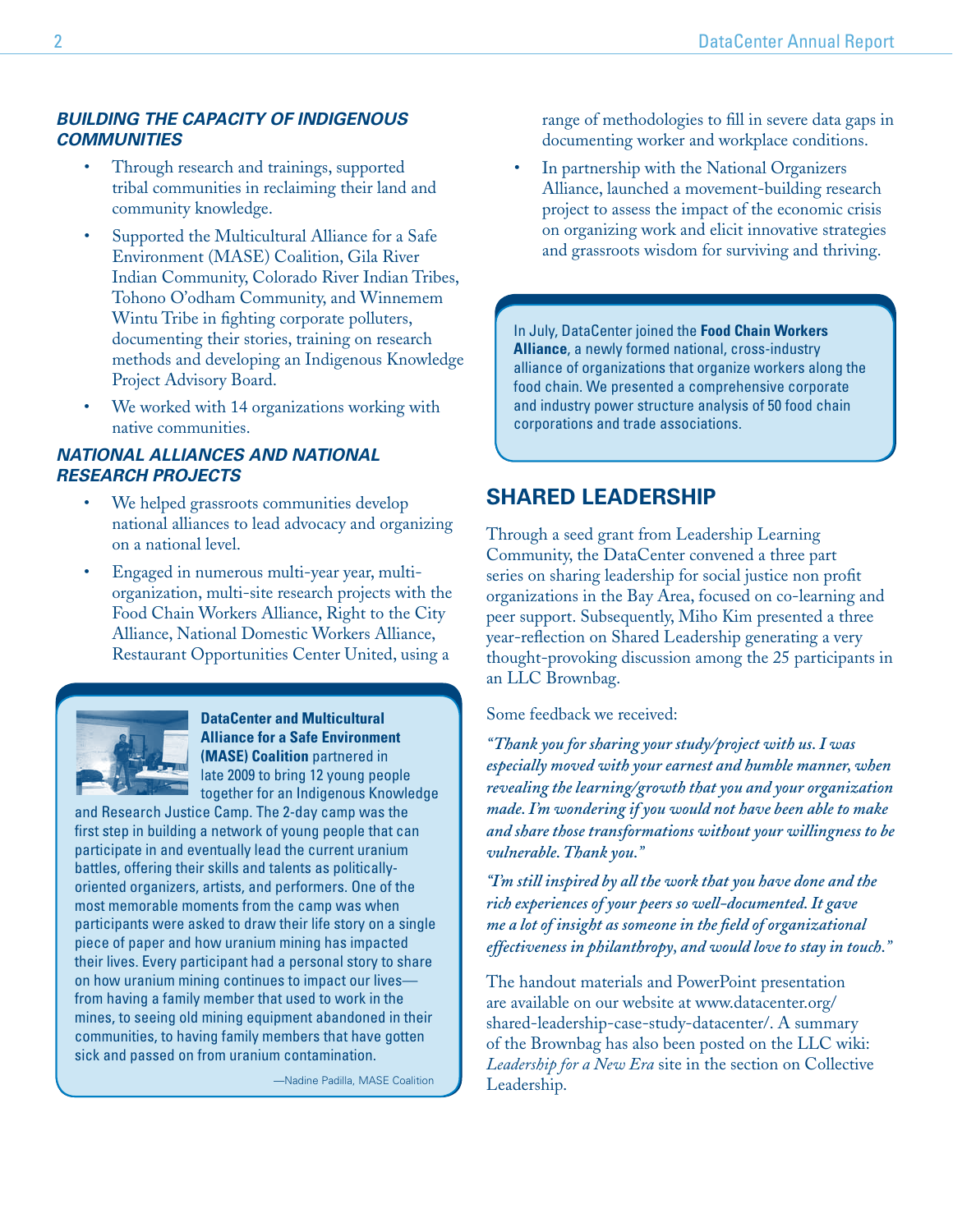# **Donors and Funders**

*Our Donors and Funders are a crucial part of the DataCenter community. We are thankful for the generous support of the following individuals, fouondations and organizations in 2009. (We apologize for any omissions or errors).*

#### **Anonymous donors (8)**

#### **nstitutional Donors**

Akonadi Foundation All of Us or None Asian Resource Center Beautiful Foundation CS Fund Dobbins Foundation French American Charitable Trust (FACT) Funding Exchange Jessie Smith Noyes Foundation Koreatown Immigrant Workers Alliance (KIWA) Liberty Hill Foundation Little Tokyo Service Center Los Amigos Janitor Mary Wohlford Foundation New Society Fund Orchard House Foundation San Francisco Foundation St. John's Presbyterian Church, Berkeley Strategic Actions for a Just Economy (SAJE) Street Academy Foundation Surdna Foundation The Christensen Fund The Kurz Family Foundation Third Wave Foundation Youth Together

#### **Individuals**

A.L.S. White Adriana Rocha Albert Lowe Alejandro Alvarez Bejar Aleyamma Mathew Alfredo De Avila Allen Weinrub Allison Julien Amy Lyman Andrea Lee Angus Wright Andrea Cristina Mercado Anne Olson Annette & Steve Williams Annette Firestein & Lawrence Bilick April Evans Armael Malinis Armin Wright & Anne Irving Barbara Newcombe Barney & Barbara O'Neill Beth Johnson & Chris Laughton Bill Gladstone & Premilla Nadasen Bob Gould Brian Lavelle & Betsy Schulz Brian Murphy & Susan Hoffman Caroline Valverde

Cecile Litherland Chanda Jones Charles & Sylvia Schwartz Charles Drekmeier Charles Pillsbury Chihiro Wimbush Chris and Bettina Paige Chris Conybeare Christine Karim Crystal Silva & Jason Darrah Dan Siegel & Anne Weills Daniel & Lee Drake David Jette David Loeb David Oppenheimer Deming Hung Diana Moore Donna Katzin & Alan Altschuler Dorena Rodriguez Doris Rhoades Dwight Clark Eddie Yuen Edward Chiera Edward Lee Edward McCaughan Effie Ambler Effie Westervelt Elinore & Lawrence Lurie Eve Pell Evelyn Kelsey Fay Blake Florence & Martin Haase Fred Goff & Edie Black Fred Setterberg Gail & Douglas Brown Garner Chung Gary Bass & Suzanne Feurt Gary D. Stroud & Anaya Rose Gary Gregerson Gene Coyle Glenda & Stuart Pawsey Glenn & Marilyn Borchardt Gonzalo Castillo-Cardenas Hamid Malek-Madani Harvey Schwartz Helen Kim Henry Hooker & Janine Roeth Herman Trutner Hilton Obenzinger & Estella Habal Isao Fujimoto Israel Yost Jan & Neal Flora Jane Armbruster Jane Baker Jeb Mays & Marjorie Agate Jenny Warburg Jessica Guadalupe Tovar Joan Intrator John and Marian Peck John and Virginia Hadsell John Harrington

John McCarthy & Kathyrn Barnhart John Steiner Jon Frappier Josiah Wolcott Judith & Stephen Hellman Judith Barish & Bill Walker Judy Brag June Makela Justine Roberts Kazu Haga Ken Alborn & Joan Thompson Kenneth Joye Kim Klein & Stephanie Roth Lailan Huen Lani Yoshimura Larry & Candice Wright Larry Shoup Larry Yarak & Brenda Blair Laura Turiano & Michael Terry Leanna Noble Leilani Nguyen Leon Sompolinsky & Lauren Leimbach Lincoln Cushing Linda & Carl Marschall Linda Moyer Lisa Hoffman Lisa Rudman Lou Sempliner Louise Brown & Henry May Malaquias & Lezlie Montoya Manish Vaidya Margaret Elizares Margaret Goff Marge Harburg Marguerite Craig Martha Winnacker Marv & Ardy Dunn Marv Sternberg Mary Anna Colwell Max & Brandi Weintraub Melanie Tom Michael Butler Michael Falk Michael Stein Michael Wedin Miguel Gavaldon Miho Kim Mike Bradley Mike Klare Mildred Barish Miriam Crawford Mitzi Uehara Carter Nadine Wilmot Nancy Gruber & Mort Sobell Nancy Sampson Neil Tangri Nicholas DeLuca Nicole Hayward & Lori Honjiyo Nina Gregg Nirej Sekhon

Noah Smith Norma Smith Norman Gottwald Omar Osiris Pam Allen & Chris Miller Paul Kivel & Mary Luckey Paul Rice & Marisol Aguilar Paul Strasburg & Terry Saracino Peggy & John Law Peggy Little Peter Stern & Holly Badgley Phil Greenberg Phil Josselyn Phyllida Burlingame Preeti Mangala Shekar Priscilla Hung Ramesh Kathanadhi Rebecca Rolfe & Susan Mooney Richard Ingraham Richard Krushnic Richard Yurman Robert Levering Roberta Frye Roland & Rebecca Madany Ruth Heller Saba Waheed Sally O'Connell Sara Somers Seth Rosenfeld Sharon Dillon Sharon Martinas Skip Martin Sonia Robles Stacy Umezu Steve & Dinah Volk Stuart Rawlings Sue Haffner Susan Schacher Susan Severin Susan Shaw & Thomas Crane Swati Prakash & Angela Williams Sybil Diver Sylvia C. McLaughlin Sylvia Wenninger Tamara Schwarz Thurston Womack Tim & Susan Christoffersen Tim Harding Todd Jailer & Sarah Shannon Tom Brom & Gwynne Searls Tony Platt & Cecilia O'Leary Vic & Barby Ulmer Victor & Lorraine Honig Victor Rubin Weihuan Zhu Wesley Woo Yvette Robles Zach Schiller Zachariah Mampilly & Nimmi Gowrinathan Zoia Horn & Dean Galloway